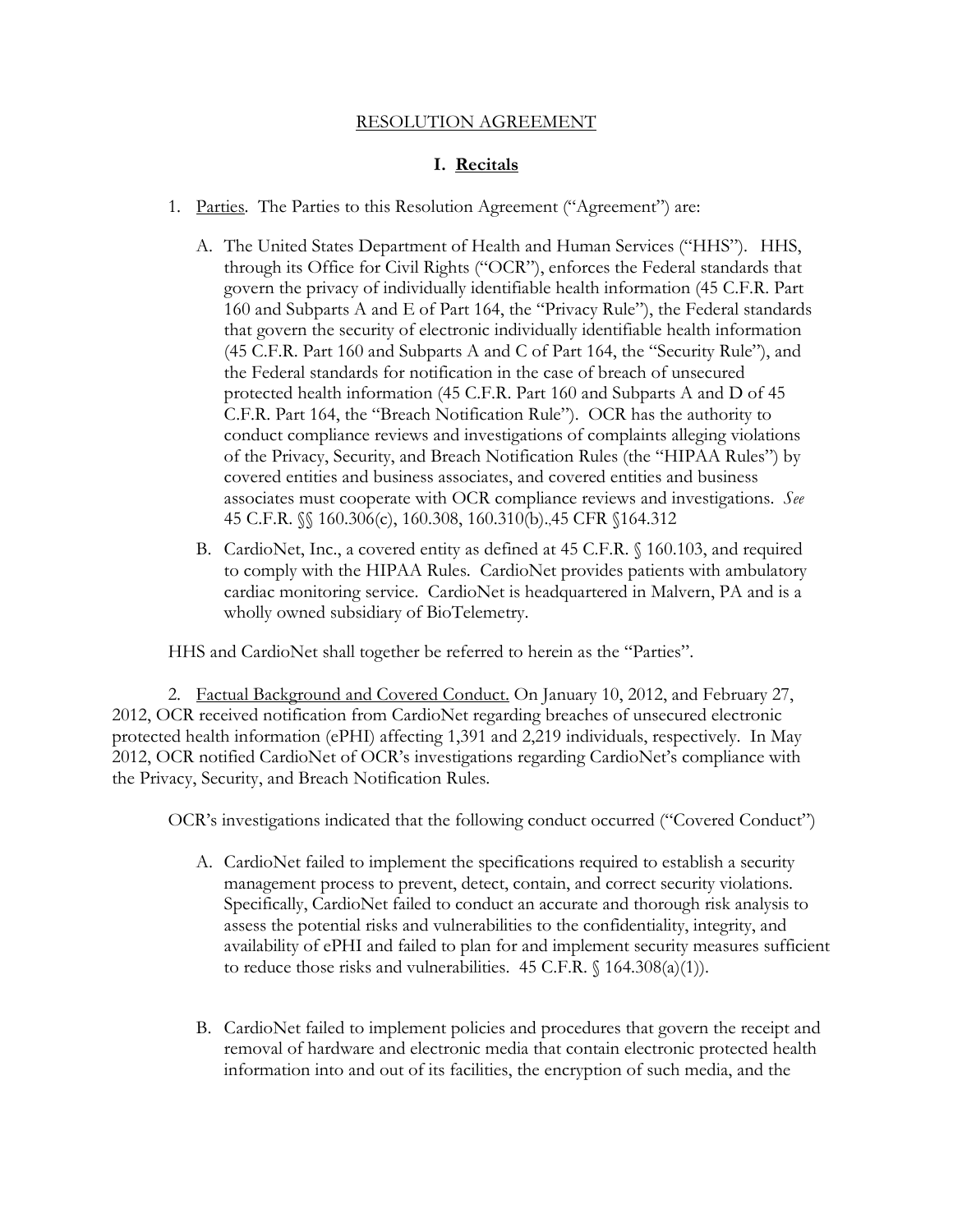movement of these items within its facilities until March 2015. 45 C.F.R. §  $164.310(d)(1)$ ).

 C. CardioNet failed to safeguard against the impermissible disclosure of protected health information by its employees, thereby permitting access to that information by an unauthorized individual, and failed to take sufficient steps to immediately correct the disclosure.

3. No Admission. This Agreement is not an admission of liability by CardioNet.

4. No Concession. This Agreement is not a concession by HHS that CardioNet is not in violation of the HIPAA Rules and not liable for civil money penalties.

 interest in avoiding the uncertainty, burden, and expense of further investigation and proceedings, 5. Intention of Parties to Effect Resolution. This Agreement is intended to resolve OCR Transaction Numbers 12-138753 and 12-139633 and any violations of the HIPAA Rules related to the Covered Conduct specified in paragraph I.2 of this Agreement. In consideration of the Parties' the Parties agree to resolve this matter according to the Terms and Conditions below.

# **II. Terms and Conditions**

1. Payment. HHS has agreed to accept, and CardioNet has agreed to pay HHS, the amount of **\$2,500,000** ("Resolution Amount"). CardioNet agrees to pay the Resolution Amount on the Effective Date of this Agreement as defined in paragraph II.14 by automated clearing house transaction pursuant to written instructions to be provided by HHS.

2. Corrective Action Plan. CardioNet has entered into and agrees to comply with the Agreement by reference. If CardioNet breaches the CAP and fails to cure the breach as set forth in Corrective Action Plan ("CAP"), attached as Appendix A, which is incorporated into this the CAP, then CardioNet will be in breach of this Agreement, and HHS will not be subject to the Release set forth in paragraph II.8 of this Agreement.

 paragraph I.2 of this Agreement. HHS does not release CardioNet from, nor waive any rights, 3. Release by HHS. In consideration of and conditioned upon CardioNet's performance of its obligations under this Agreement, HHS releases CardioNet from any actions it may have against CardioNet under the HIPAA Rules arising out of or related to the Covered Conduct identified in obligations, or causes of action other than those arising out of or related to the Covered Conduct and referred to in this paragraph. This release does not extend to actions that may be brought under section 1177 of the Social Security Act, 42 U.S.C. § 1320d-6.

 Agreement. CardioNet waives all procedural rights granted under Section 1128A of the Social regulations at 45 C.F.R. Part 30, including, but not limited to, notice, hearing, and appeal with 4. Agreement by Released Parties. CardioNet shall not contest the validity of its obligation to pay, nor the amount of, the Resolution Amount or any other obligations agreed to under this Security Act (42 U.S.C. § 1320a- 7a) and 45 C.F.R. Part 160 Subpart E, and HHS claims collection respect to the Resolution Amount.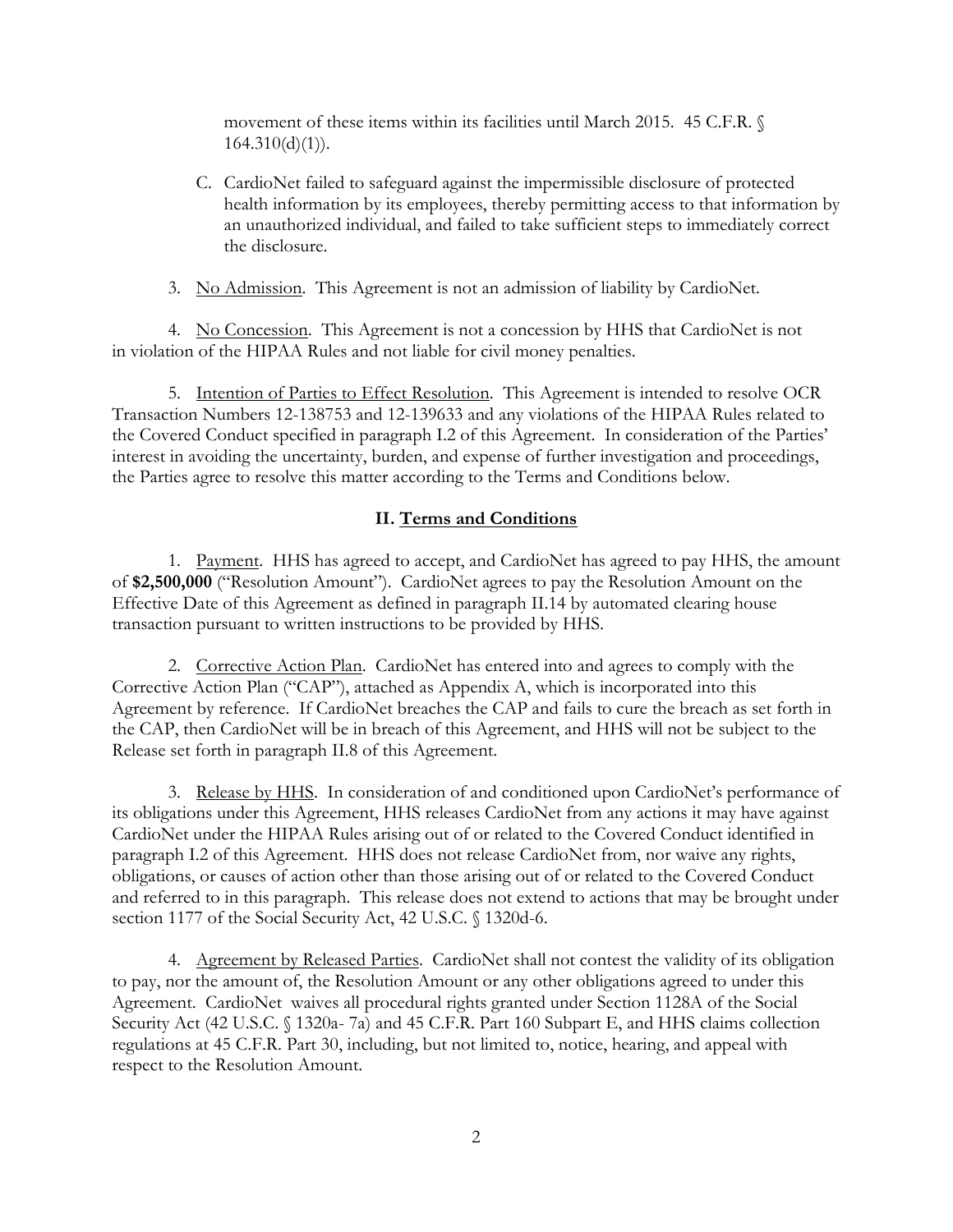5. Binding on Successors. This Agreement is binding on CardioNet and its successors, heirs, transferees, and assigns.

6. Costs. Each Party to this Agreement shall bear its own legal and other costs incurred in connection with this matter, including the preparation and performance of this Agreement.

7. No Additional Releases. This Agreement is intended to be for the benefit of the Parties only, and by this instrument the Parties do not release any claims against or by any other person or entity.

8. Effect of Agreement. This Agreement constitutes the complete agreement between the Parties. All material representations, understandings, and promises of the Parties are contained in this Agreement. Any modifications to this Agreement shall be set forth in writing and signed by both Parties.

9. Execution of Agreement and Effective Date. The Agreement shall become effective (*i.e.*, final and binding) upon the date of signing of this Agreement and the CAP by the last signatory (Effective Date).

penalty ("CMP") must be imposed within six years from the date of the occurrence of the violation. this Agreement. CardioNet waives and will not plead any statute of limitations, laches, or similar 10. Tolling of Statute of Limitations. Pursuant to 42 U.S.C. § 1320a-7a(c)(1), a civil money To ensure that this six-year period does not expire during the term of this Agreement, CardioNet agrees that the time between the Effective Date of this Agreement and the date the Agreement may be terminated by reason of CardioNet's breach, plus one-year thereafter, will not be included in calculating the six (6) year statute of limitations applicable to the violations which are the subject of defenses to any administrative action relating to the Covered Conduct identified in paragraph I.2 that is filed by HHS within the time period set forth above, except to the extent that such defenses would have been available had an administrative action been filed on the Effective Date of this Agreement.

11. Disclosure. HHS places no restriction on the publication of the Agreement. In addition, HHS may be required to disclose material related to this Agreement to any person upon request consistent with the applicable provisions of the Freedom of Information Act, 5 U.S.C. § 552, and its implementing regulations, 45 C.F.R. Part 5.

which constitutes an original, and all of which shall constitute one and the same agreement.<br>13. Authorizations. The individual(s) signing this Agreement on behalf of CardioNet 12. Execution in Counterparts. This Agreement may be executed in counterparts, each of

 behalf of HHS represents and warrants that she is signing this Agreement in her official capacities represent and warrant that they are duly authorized by BioTelemetry to execute this Agreement on behalf of CardioNet and fully comply with its terms. The individual signing this Agreement on and that she is authorized to execute this Agreement.

14. Execution of Agreement and Effective Date. The Agreement shall become effective (i.e., final and binding) on the date of signing of this Agreement and the CAP by the last signatory ("Effective Date").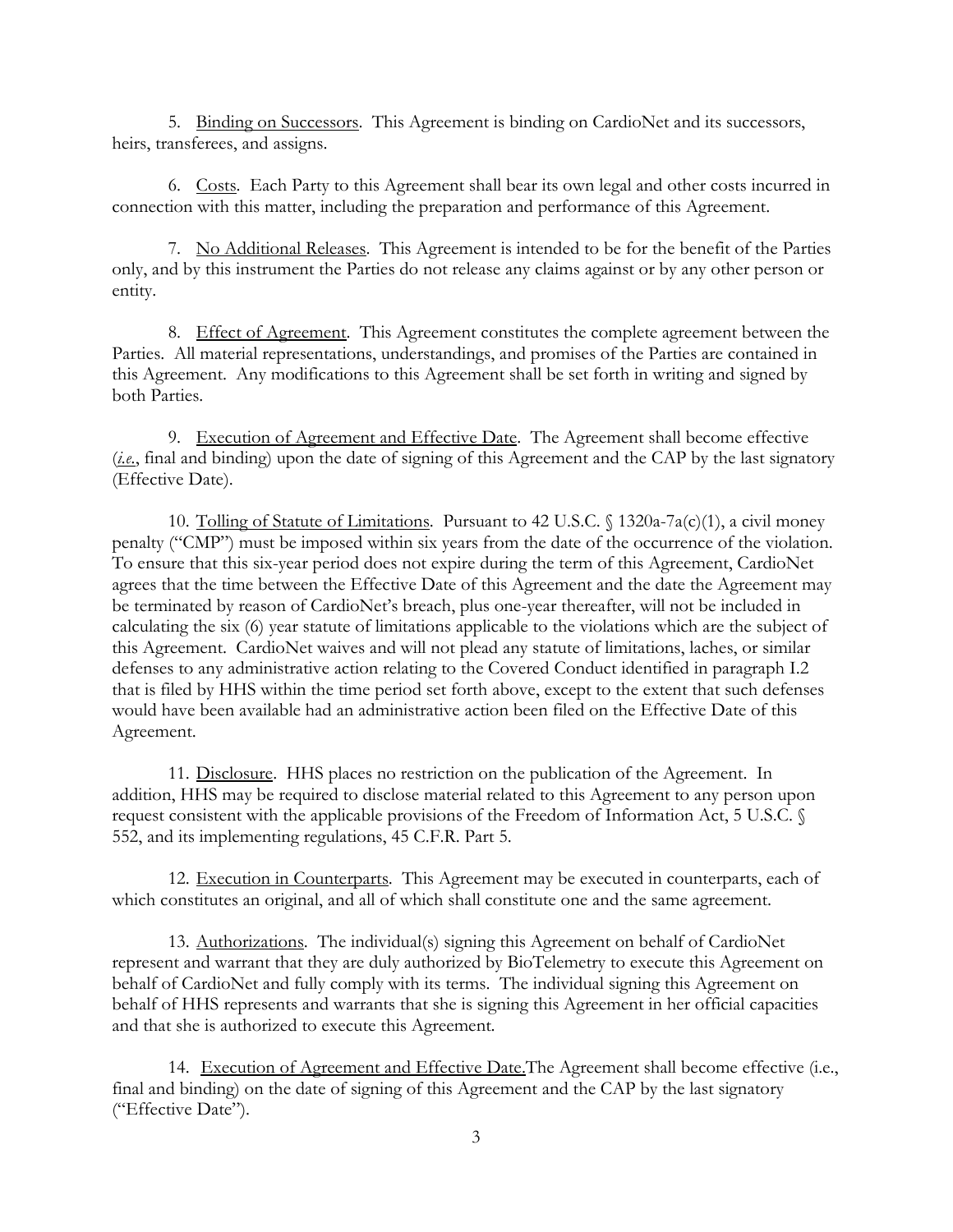# **For Covered Entity**

 $\overline{\phantom{a}}$  , where  $\overline{\phantom{a}}$  , where  $\overline{\phantom{a}}$  ,  $\overline{\phantom{a}}$  ,  $\overline{\phantom{a}}$  ,  $\overline{\phantom{a}}$  ,  $\overline{\phantom{a}}$  ,  $\overline{\phantom{a}}$  ,  $\overline{\phantom{a}}$  ,  $\overline{\phantom{a}}$  ,  $\overline{\phantom{a}}$  ,  $\overline{\phantom{a}}$  ,  $\overline{\phantom{a}}$  ,  $\overline{\phantom{a}}$  ,  $\overline{\phantom{a}}$  ,

 $\overline{\phantom{a}}$  , where  $\overline{\phantom{a}}$  , where  $\overline{\phantom{a}}$  ,  $\overline{\phantom{a}}$  ,  $\overline{\phantom{a}}$  ,  $\overline{\phantom{a}}$  ,  $\overline{\phantom{a}}$  ,  $\overline{\phantom{a}}$  ,  $\overline{\phantom{a}}$  ,  $\overline{\phantom{a}}$  ,  $\overline{\phantom{a}}$  ,  $\overline{\phantom{a}}$  ,  $\overline{\phantom{a}}$  ,  $\overline{\phantom{a}}$  ,  $\overline{\phantom{a}}$  ,

/s/

April 3, 2017

Peter Ferola, Esq. General Counsel CardioNet, Inc.

Date

# **For the United States Department of Health and Human Services**

/s/

April 3, 2017

Date

Barbara J. Holland Regional Manager, Mid-Atlantic Region Office for Civil Rights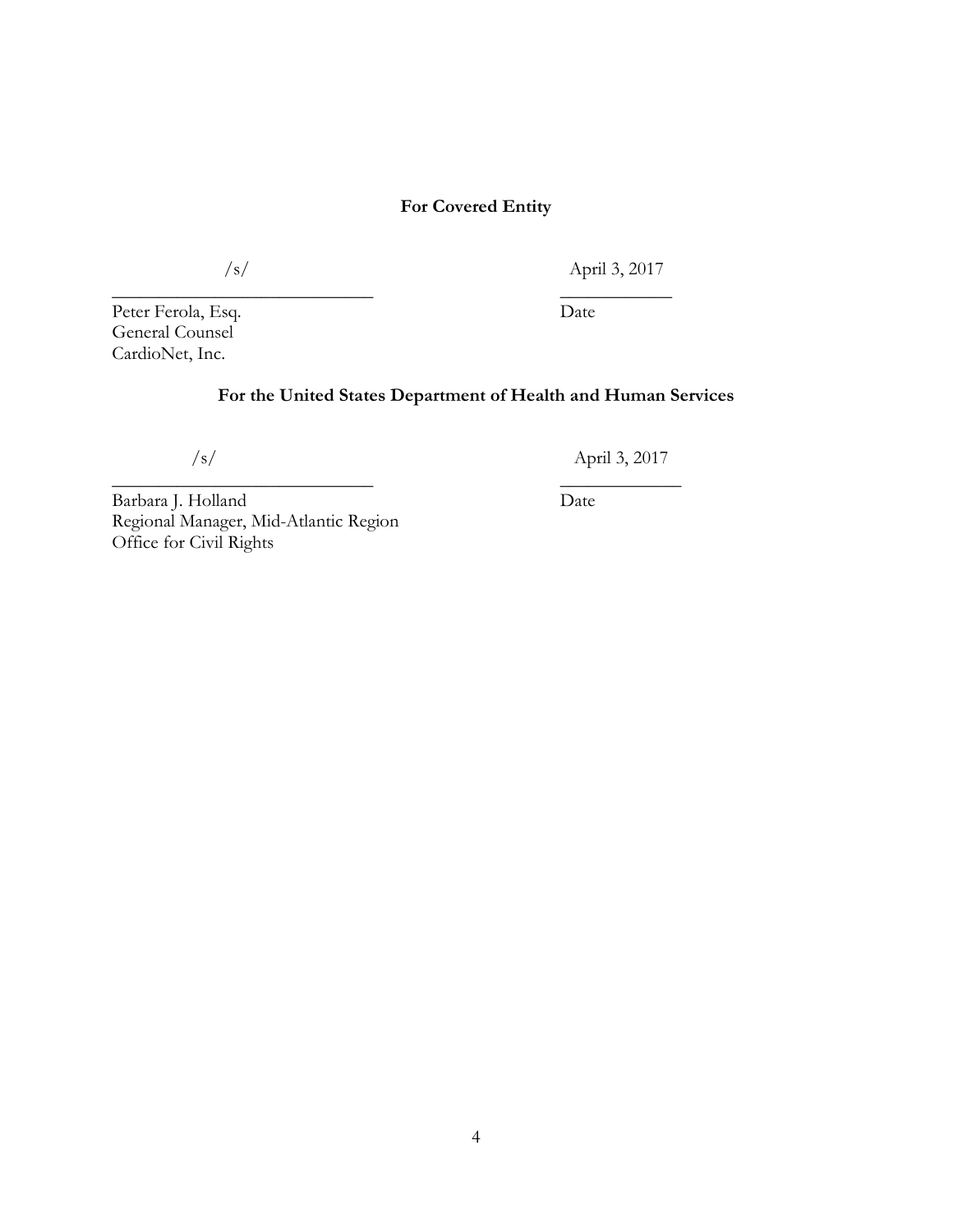# **Appendix A**

# **CORRECTIVE ACTION PLAN**

#### **BETWEEN**

#### **THE UNITED STATES DEPARTMENT OF HEALTH AND HUMAN SERVICES**

#### **AND**

#### **CARDIONET, INC.**

#### **I. Introduction**

#### **Preamble**

CardioNet, Inc. ("CardioNet") hereby enters into this Corrective Action Plan ("CAP") with the United States Department of Health and Human Services ("HHS"). Contemporaneously with this CAP, CardioNet is entering into a Resolution Agreement ("Agreement") with HHS, and this CAP is incorporated by reference into the Resolution Agreement as Appendix A. CardioNet enters into this CAP as part of the consideration for the release set forth in paragraph II.3 of the Agreement.

#### **Contact Persons**

CardioNet has identified the following individual as its authorized representative and contact person regarding the implementation of this CAP and for receipt and submission of notifications and reports:

Peter Ferola, Esq. General Counsel CardioNet, Inc. 1000 Cedar Hollow Road Malvern, PA 19335

HHS has designated the HHS Office of Civil Rights ("OCR") as its authorized representative for the purposes of executing, monitoring, and enforcing this CAP and identified the following individual as the contact person with whom CardioNet is to report information regarding the implementation of this CAP:

Diana E. Vincenzo, Supervisory Investigator HHS, OCR, Mid-Atlantic Region 150 S. Independence Mall West, Suite 372 Philadelphia, PA 19107 Diana.Vincenzo@hhs.gov 215-861-4217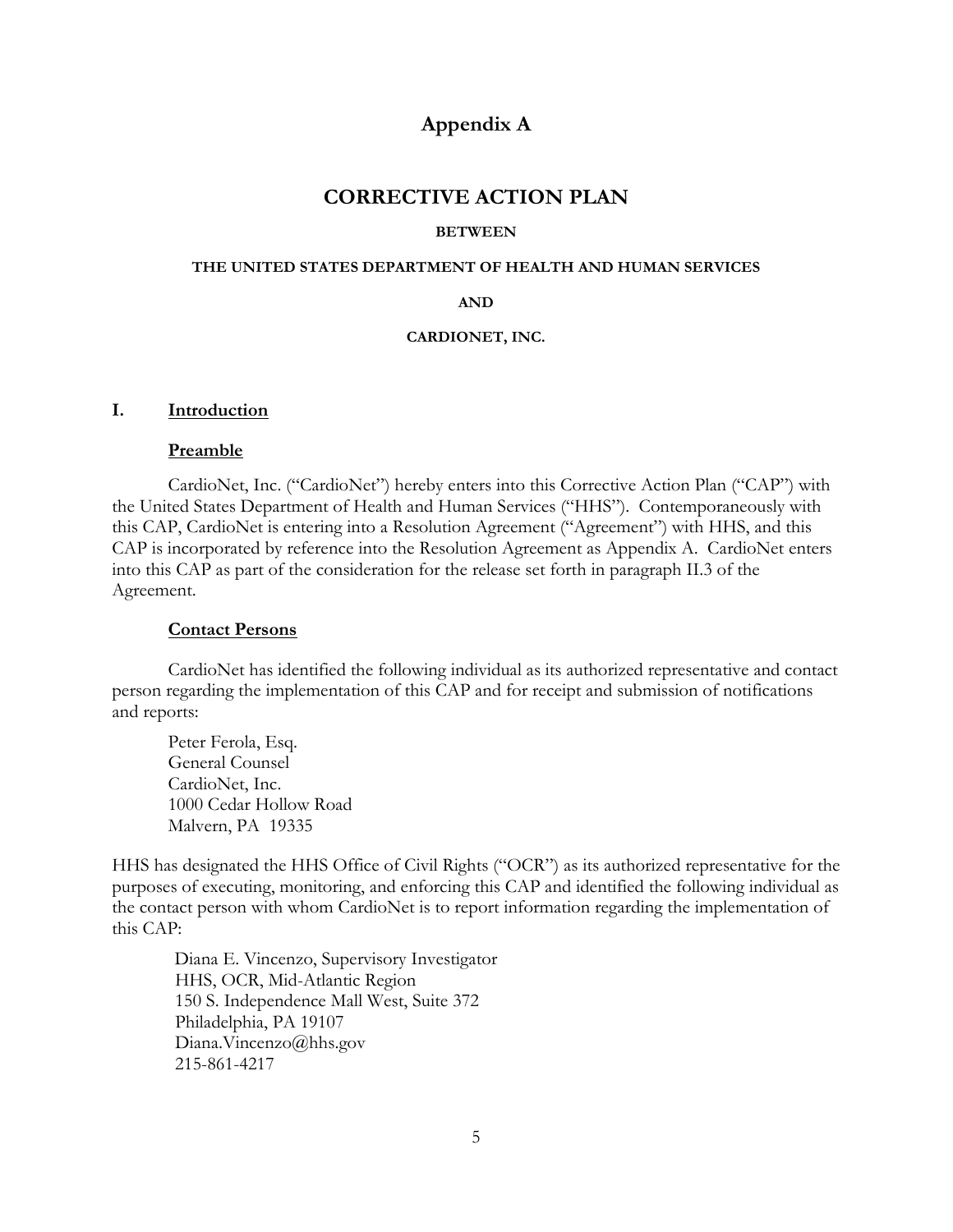CardioNet and HHS agree to promptly notify each other of any changes in the contact persons or the other information provided above.

## **Proof of Submissions**

Unless otherwise specified, all notifications and reports required by this CAP may be made by any means, including certified mail, overnight mail, or hand delivery, provided that there is proof that such notification was received. For purposes of this requirement, internal facsimile confirmation sheets do not constitute proof of receipt.

# **Effective Date and Term of CAP**

 Agreement ("Effective Date"). The period for compliance ("Compliance Term") with the section VI and comply with the document retention requirement in section VII. The Effective Date for this CAP shall be calculated in accordance with paragraph II.9 of the obligations assumed by CardioNet under this CAP shall begin on the Effective Date of this CAP and end two (2) years from the Effective Date unless OCR has notified CardioNet under section VIII hereof of its determination that CardioNet breached this CAP. In the event of such a notification by HHS under section VIII hereof, the Compliance Term shall not end until OCR notifies CardioNet that it has determined that the breach has been cured. After the Compliance Term ends, CardioNet shall still be obligated to submit the final Annual Report as required by

## **Time**

In computing any period of time prescribed or allowed by this CAP, all days referred to shall be calendar days. The day of the act, event, or default from which the designated period of time begins to run shall not be included. The last day of the period so computed shall be included, unless it is a Saturday, a Sunday, or a legal holiday, in which event the period runs until the end of the next day which is not one of the aforementioned days.

### **II. Corrective Action Obligations**

CardioNet agrees to the following

# **A. Conduct Risk Analysis**

 ("ePHI"). CardioNet shall provide such Risk Analysis to HHS within ninety (90) 1. CardioNet shall provide to HHS for review and approval a current, comprehensive and thorough Risk Analysis of security risks and vulnerabilities that incorporates its current facility or facilities and the electronic equipment, data systems, and applications controlled, currently administered or owned by CardioNet, that contain, store, transmit, or receive electronic protected health information days of the Effective Date.

2. Within sixty (60) days of receipt of CardioNet's Risk Analysis, HHS will inform CardioNet in writing as to whether HHS approves or disapproves the Risk Analysis. If HHS disapproves of the Risk Analysis, HHS shall provide CardioNet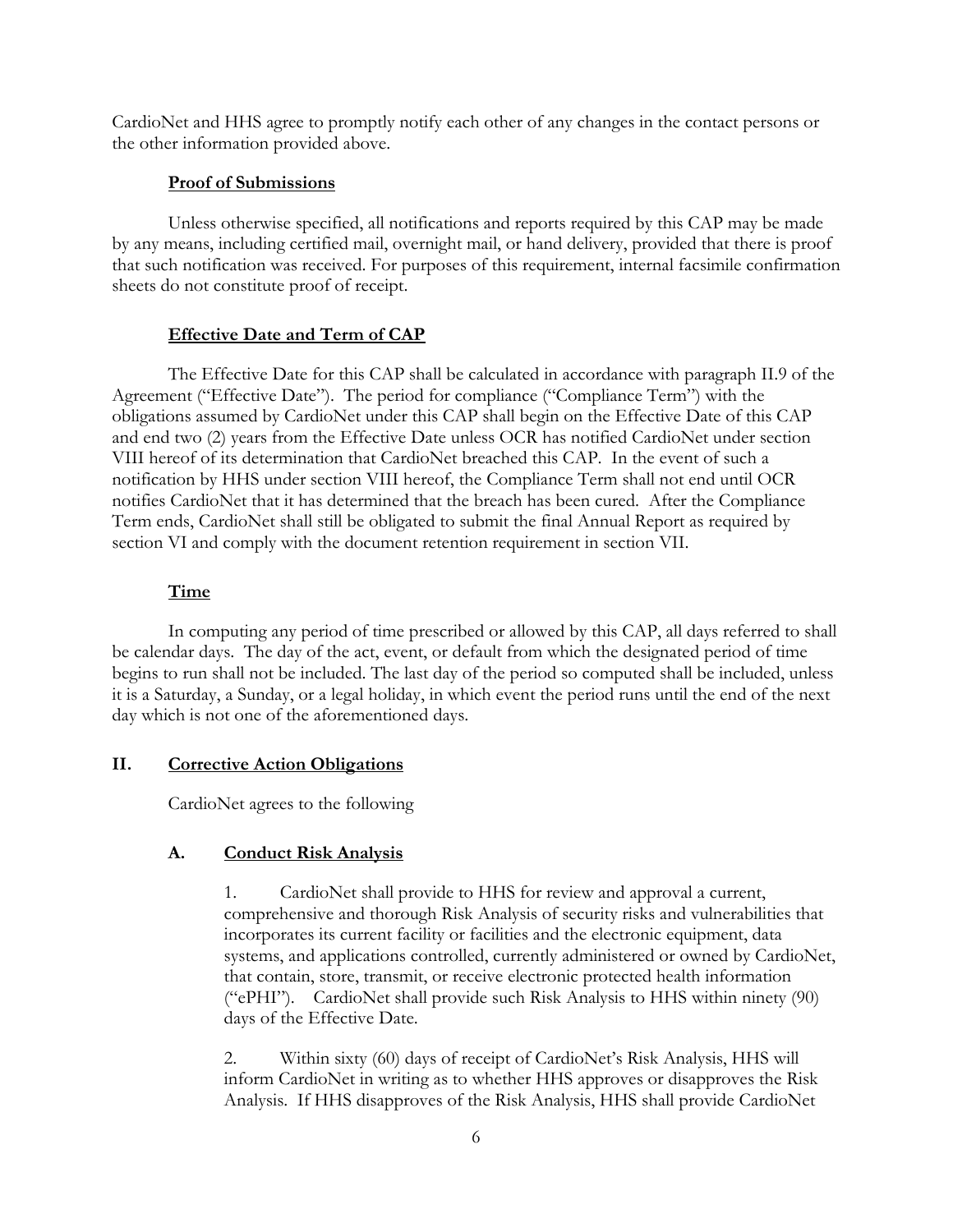with a detailed, written explanation of the basis of its disapproval, including comments and recommendations that CardioNet can use to prepare a revised Risk Analysis.

3. Upon receiving a disapproval of the Risk Analysis from HHS, and a description of any required changes to the Risk Analysis, CardioNet shall have sixty (60) days in which to revise its Risk Analysis accordingly, and then submit the revised Risk Analysis to HHS for review and approval or disapproval. This process shall continue until HHS approves the Risk Analysis.

4. Thereafter, CardioNet shall review the Risk Analysis annually (or more frequently, if appropriate) and shall promptly update the Risk Analysis in response to environmental or operational changes affecting the security of electronic protected health information. Following an update to the Risk Analysis, CardioNet shall assess whether its existing security measures are sufficient to protect its ePHI and revise its Risk Management Plan, Policies and Procedures, and training materials and implement additional security measures, as needed.

### **B. Develop and Implement Risk Management Plan**

1. CardioNet shall provide to HHS for review and approval an organizationwide Risk Management Plan to address and mitigate any security risks and vulnerabilities found in the Risk Analysis described above. The Risk Management Plan shall include a process and timeline for CardioNet's implementation, evaluation, and revision of its risk remediation activities. CardioNet shall submit its Risk Management Plan to HHS within ninety (90) days of HHS' final approval of the Risk Analysis.

 CardioNet can prepare a revised Risk Management Plan. 2. Within sixty (60) days of receipt of CardioNet's Risk Management Plan, HHS will inform CardioNet in writing as to whether HHS approves or disapproves of the Risk Management Plan. If HHS disapproves of the Risk Management Plan, HHS shall provide CardioNet with detailed comments and recommendations so that

continue until HHS approves the Risk Management Plan. 3. Upon receiving any required changes to such Risk Management Plan from HHS, CardioNet shall have sixty (60) days in which to revise its Risk Management Plan accordingly, and then submit the revised Risk Management Plan to HHS for review and approval or disapproval. This submission and review process shall

4. Upon HHS' approval of the Risk Management Plan, CardioNet shall begin implementation of any steps to address or mitigate the risks and vulnerabilities as required by the Risk Management Plan.

### **C. Implement Secure Device and Media Controls**

1. CardioNet shall review and, to the extent necessary, revise, its current Security Rule Policies and Procedures ("Policies and Procedures") based on the findings of the Risk Analysis and the implementation of the Risk Management Plan,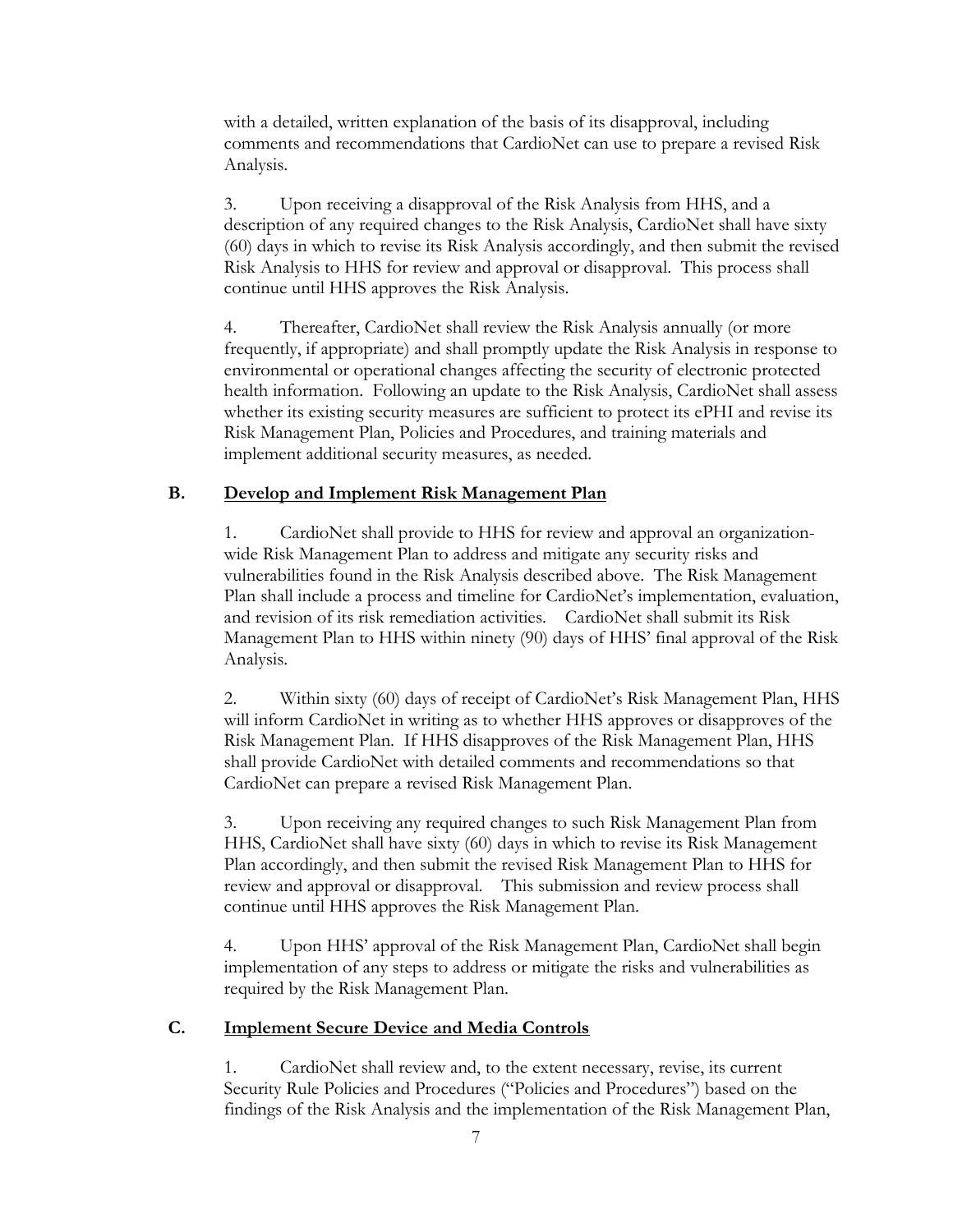with particular attention given to policies and procedures with respect to device and media controls. CardioNet's Policies and Procedures must comply with the HIPAA Security Rule. The revised Policies and Procedures, if any, shall be forwarded to HHS within sixty (60) days of the HHS's final approval of the Risk Management Plan for its review and approval.

 recommendations that CardioNet must make to receive approval of both the Policies 2. Concurrent with providing HHS with revised Policies and Procedures, CardioNet shall provide certification that all laptops, flashdrives, SD cards, and other portable media devices are encrypted, together with a description of the encryption methods used ("Certification"). Within thirty (30) days of receipt of CardioNet's revised Policies and Procedures and Certification, HHS will inform CardioNet in writing as to whether HHS approves or disapproves of the Policies and Procedures and whether HHS has any response indicating that the Certification is not adequate. If HHS disapproves of the Policies and Procedures or has a response to the Certification, HHS shall provide CardioNet with a detailed, written explanation of the basis of its disapproval and/or response, including comments and and Procedures and the Certification.

3. Upon receiving the comments and recommendations, CardioNet shall have thirty (30) days in which to make all changes, revisions, or modifications recommended by HHS for review and approval or disapproval. This process shall continue until HHS approves the Policies and Procedures and Certification.

Within thirty (30) days of HHS' approval of any revised Policies and Procedures, CardioNet shall implement same and distribute them to the relevant and appropriate CardioNet workforce members.

### **D. Review and Revise Training Program**

 Analysis and the Risk Management Plan, as well as any revisions to the Policies and the HIPAA Security Rule and include a focus on security, encryption, and handling 1. CardioNet shall review and, to the extent necessary, revise, its current Security Rule Training Program (Training Program) based on the findings of the Risk Procedures and/or Certification. CardioNet's Training Program must comply with of mobile devices and out-of-office transmissions. The revised Training Program, if applicable, shall be forwarded to HHS for its review and approval within sixty (60) days of the HHS's final approval of any revised Policies and Procedures.

further revise the Training Program. 2. Within thirty (30) days of its receipt of CardioNet's revised Training Program, HHS will inform CardioNet in writing as to whether HHS approves or disapproves of the Training Program. If HHS disapproves of the Training Program, HHS shall provide CardioNet with a detailed, written explanation of the basis of its disapproval, including comments and recommendations that CardioNet can use to

3. Upon receiving a disapproval of the Training Program from HHS and a description of any required changes to the Training Program, CardioNet shall have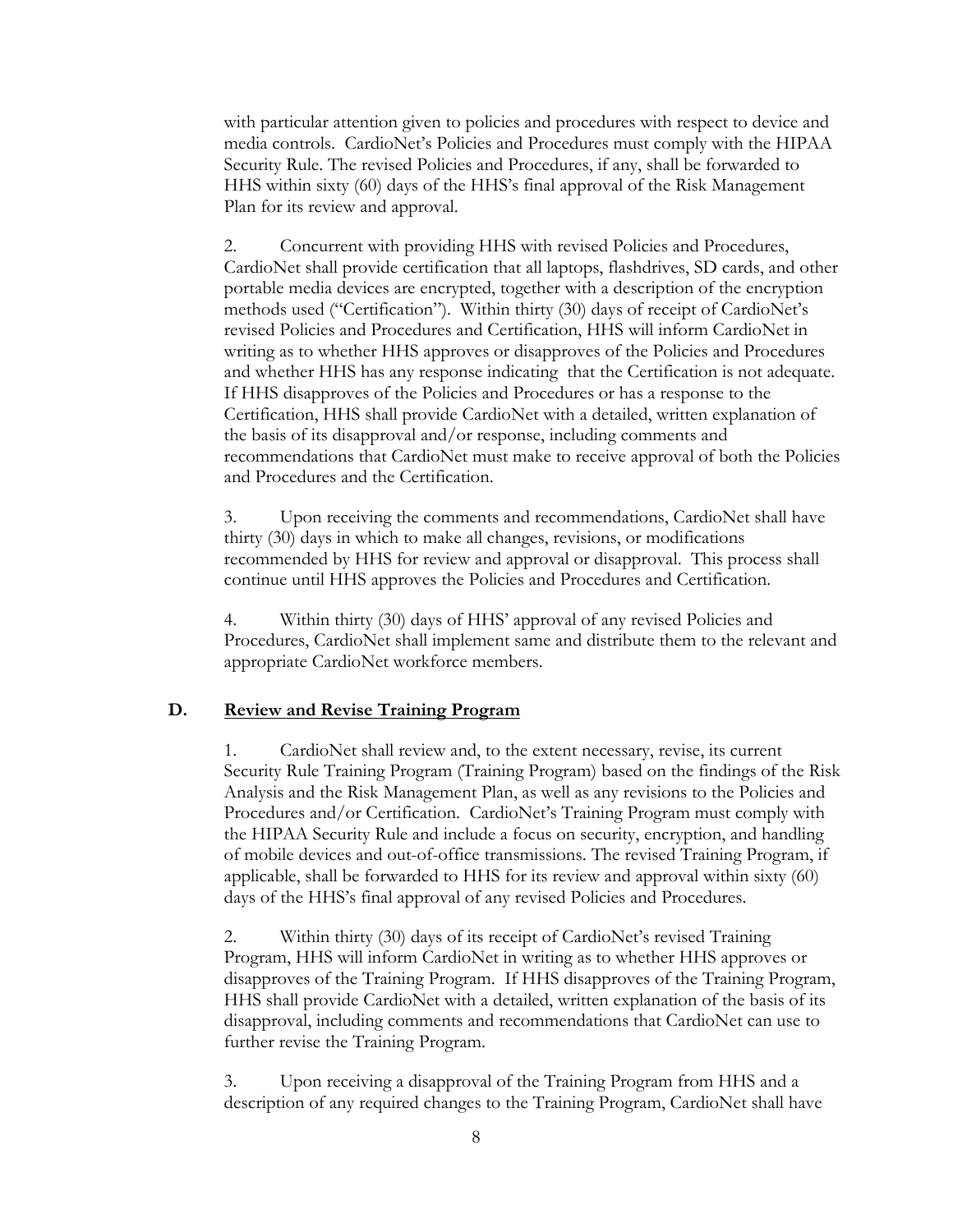process shall continue until HHS approves the Training Program. thirty (30) days in which to revise its Training Program accordingly, and then submit the revised Training Program to HHS for review and approval or disapproval. This

 CardioNet shall implement the Training Program by administering the approved use ePHI. 4. Within thirty (30) days of HHS' approval of the Training Program, Training Program to all members of CardioNet's workforce who have access to and

## **III. Reportable Events**

member may have failed to comply with its Policies and Procedures, promptly investigate the matter. following information: During the Compliance Term, CardioNet shall, upon receiving information that a workforce If CardioNet determines, after review and investigation, that a member of its workforce has failed to comply with these policies and procedures, CardioNet shall notify HHS in writing within thirty (30) days. Such violations shall be known as Reportable Events. The report to HHS shall include the

> involved, and the provision(s) of the policies and procedures implicated; and 1. A complete description of the event, including the relevant facts, the persons

> 2. A description of the actions taken and any further steps CardioNet plans to take to address the matter to mitigate any harm, and to prevent it from recurring, including application of appropriate sanctions against workforce members who failed to comply with its Policies and Procedures.

### **IV. Annual Reports**

The one-year period beginning on the Effective Date and subsequent one-year period during the course of the period of compliance shall be referred to as "the Reporting Periods." CardioNet shall submit to HHS Annual Reports with respect to the status of and findings regarding CardioNet's compliance with this CAP for each of the Reporting Periods. CardioNet shall submit each Annual Report to HHS no later than 60 days after the end of the Reporting Period. The Annual Report shall include:

**V.** A detailed description of updates or changes, if any, to the risk analysis or risk management plan. This shall include:

> 1. a summary of CardioNet's strategy related to the assessment of the potential risks and vulnerabilities to the confidentiality, integrity, and availability of e-PHI held by CardioNet; the identification of all outside entities assisting CardioNet in this process; and documentation related to the security measures CardioNet implemented or is implementing, if any, to sufficiently reduce the identified risks and vulnerabilities to a reasonable and appropriate level;

2. A detailed description of any revisions to CardioNet's Policies and Procedures and training materials, if any;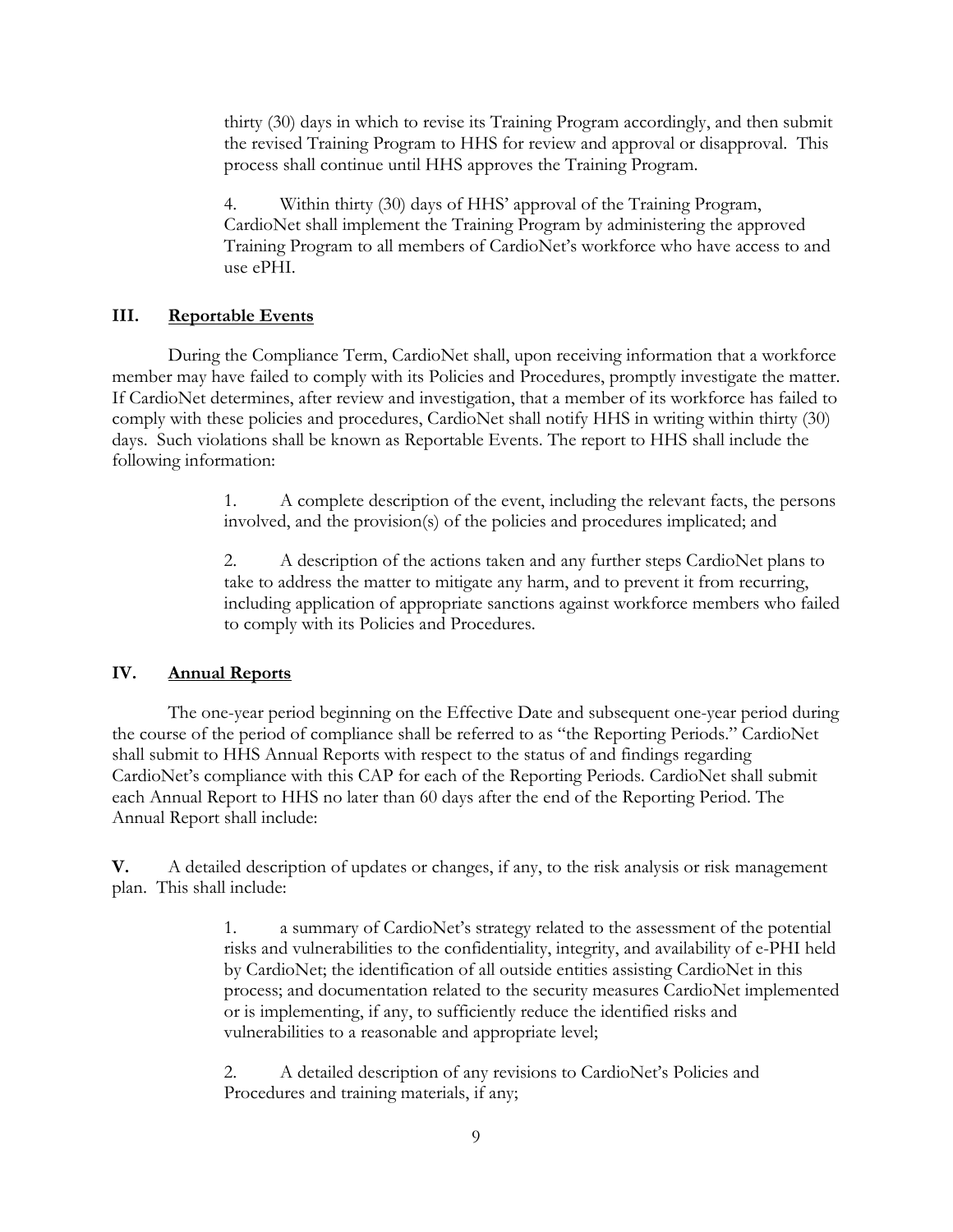3. A summary of Reportable Events, as defined in section V.E, if any, identified during the Reporting Period and the status of any corrective and preventative action relating to all such Reportable Events;

4. A summary of the corrective action measures (defined in section V) taken during the Reporting Period;

5. An attestation signed by an owner or officer of CardioNet attesting that he or she has reviewed the Annual Final Report, has made a reasonable inquiry regarding its content and believes that, upon such inquiry, the information is accurate and truthful.

## **VI. Document Retention**

 request, all documents and records relating to compliance with this CAP for six (6) years from the CardioNet shall maintain for inspection and copying, and shall provide to OCR, upon Effective Date.

#### **VII. Breach Provisions**

CardioNet is expected to fully and timely comply with all provisions contained in this CAP.

#### **VIII. Timely Written Requests for Extensions**

 such an act is required or due to be performed. CardioNet may, in advance of any due date set forth in this CAP, submit a timely written request for an extension of time to perform any act required by this CAP. A "timely written request" is defined as a request in writing received by HHS at least five (5) days prior to the date

#### **IX. Notice of Breach of this CAP and Intent to Impose Civil Monetary Penalty**

The parties agree that a material breach of this CAP by CardioNet constitutes a breach of the Agreement. Upon a determination by HHS that CardioNet has materially breached this CAP, HHS may notify CardioNet of: (1) CardioNet's breach; and (2) HHS' intent to impose a civil money penalty ("CMP") pursuant to 45 C.F.R. Part 160, or other remedies for the Covered Conduct set forth in paragraph I.2 of the Agreement and any other conduct that constitutes a violation of the HIPAA Privacy, Security, or Breach Notification Rules ("Notice of Breach and Intent to Impose  $\text{AMP'}$ ).

## **X. CardioNet's Response**

1. CardioNet shall have thirty (30) days from the date of receipt of the Notice of Breach and Intent to Impose CMP to demonstrate to HHS' satisfaction that: